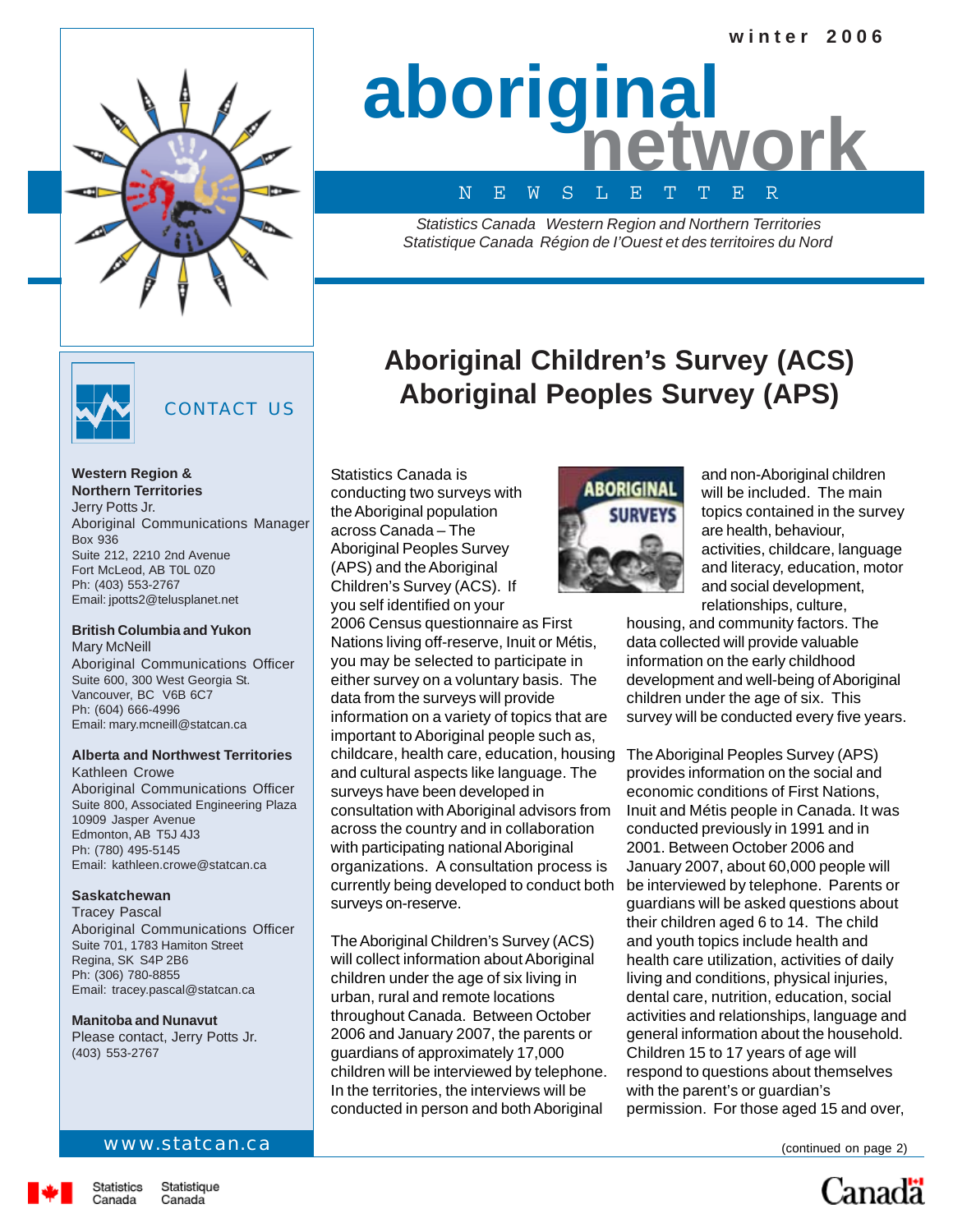

As of October 31, 2006, data from the 2006 Census will be released as follows:

Release no. 1: Tuesday, March 13, 2007

• Population and dwelling counts

Release no. 2: Tuesday, July 17, 2007 Age and sex

Release no. 3: Wednesday, September 12, 2007

- ।∙ Marital status<br>│∙ Common-law⊹
- Common-law status
- Families
- Households
- Housing and dwelling characteristics

Release no. 4: Tuesday, December 4, 2007

- Language
- Immigration
- └● Citizenship<br>│● Mobility and
- Mobility and migration

# **Release no. 5: Tuesday, January 15, 2008**

• **Aboriginal peoples**

Release no. 6: Tuesday, March 4, 2008

- Labour market activity
- Industry
- **Occupation**
- **Education**
- Language of work
- Place of work
- Mode of transportation

Release no. 7: Wednesday, April 2, 2008

- Ethnic origin
- Visible minorities

Release no. 8: Thursday, May 1, 2008

- Income
- **Earnings**
- Shelter costs

clip & post

# **For further information, please contact your regional Aboriginal Communications Officer.**

(continued from page 1)

data on education, language, labour activity, health, communication technology, mobility and housing are being collected for all Aboriginal groups across Canada. Additional data are being collected for the Inuit on household and harvesting activities, personal wellness, community wellness and social participation. For the Métis, data on family background, child welfare, social interaction and health are also being collected. Additional data are being collected under the Arctic Supplement for the Inuit on household and harvesting activities, personal wellness, community wellness and social participation. For the Métis Supplement, data on family background, child welfare, social interaction and health are also being collected.

The data from both surveys will be available in the fall of 2008. Information about the Aboriginal Children's Survey and the Aboriginal Peoples Survey is now available on the Statistics Canada website at www.statcan.ca and click on the Aboriginal Survey's icon. To view a questionnaire from either survey, select "Definitions, data sources and methods" from the left side bar at www.statcan.ca. Under the Questionnaires topic you may select by either Alphabetical list or List by subject. If you require more information about the surveys, please contact your Aboriginal Communications Officer.

# **Recent Statistics Canada Releases**

*Victimization and Offending among the Aboriginal Population in Canada:* Using data from victimization, police and corrections surveys, this Juristat report examines the involvement of Aboriginal peoples in the criminal justice system and explores factors which could be related to their over-representation as victims and offenders. It also presents information on Aboriginal peoples' experiences of discrimination, as well as their fear of crime and their perceptions of the justice system.

# **Report Findings:**

-Aboriginal people were 3 more times likely than non-Aboriginal people to experience a violent victimization (319 versus 101 incidents per 1,000 population)

**Did** *Harvesting and community well-being among Inuit in the Canadian Arctic:* **Conditions in the Arctic:** This report draws on findings from the 2001 Aboriginal Peoples<br>Survey and the Survey of Living Conditions in the Arctic to examine two topics related to country food, which includes caribou, seals, ducks, arctic char, shellfish and berries,<br>among others. *Preliminary findings from the 2001 Aboriginal Peoples Survey – Survey of Living* Survey and the Survey of Living Conditions in the Arctic to examine two topics related to the well-being of Inuit in the Canadian Arctic: community wellness and the harvesting of among others.

# **Report Findings:**

-In 2001, there were approximately 46,000 Inuit in Canada, with the majority (80%) living in one of four self-governing Inuit regions in the north.

-Seventy per cent (70%) of Inuit adults (eight in ten Inuit men and six in ten Inuit women) were involved in harvesting food and 90% of Inuit households shared harvested food with others outside of their homes.

-The majority (64%) of Inuit adults had lived in the same community all their lives. For those Inuit adults considering leaving their community, better job opportunities was the main advantage while leaving the family was the biggest disadvantage.

 For a copy of these reports, contact your regional Aboriginal Communications Officer or download a copy at www.statcan.ca.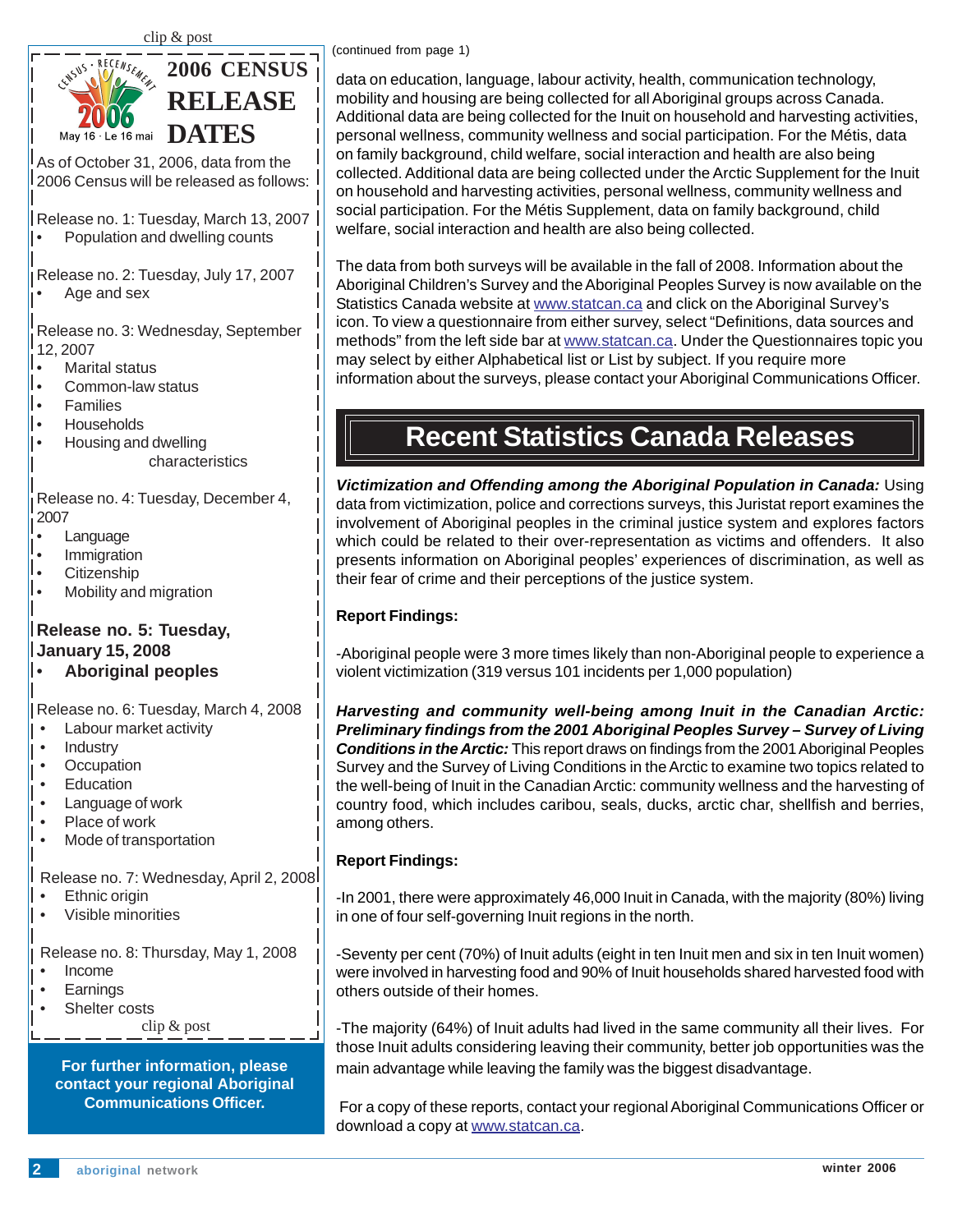# LEARNING CORNER



*From population numbers to detailed community profiles, Statistics Canada's website contains a wealth of data pertaining to Aboriginal people - and it's all just a click away!*

Using the navigation bar on the left hand side to begin your search for Aboriginal data, click on the heading **"***The Daily"*. In the search box, enter Aboriginal and a selection of results will pop up for you to choose from. Browse through the headings and click on ones that interest you.

For Aboriginal data from the 2001 Census, click on the heading *"Census"*. Under the heading *"Data and Analysis"*, click on *Search by Topic* and choose *Aboriginal Peoples of Canada*. Here you can choose to search free data. Data are available on a variety of topics such as labour force characteristics, education levels, and income levels. Data are also available for different Aboriginal groups, various geographies, various age groups, and can be made gender-specific.

To access thematic maps for Aboriginal peoples of Canada, again click on the heading *"Census"*. Under *Maps*, click on *Thematic Maps* and select the data theme of choice.

For free internet publications, click on the heading *"Publications"*, and click *"Search the Online Catalogue"*. Here you can enter your search words and can choose whether to search free information only. Internet publications include articles, community profiles, and reports based on Census data and other research involving Aboriginal people.

Click on the heading *"Community Profiles"* for profiles that contain information for all Canadian communities (cities, towns, Indian reserves, etc.), counties, metropolitan areas, as well as data for 2003 health regions.

From the *"Community Profiles"* web page, you will also find the 2001 Aboriginal Population Profiles -- simply click on the heading located on the right hand side. Profiles containing information on the Aboriginal identity population for various communities in Canada where the Aboriginal identity population is above 250.

*2001 Aboriginal Peoples Survey Profiles -* profiles containing free information on the adult and child Aboriginal identity population for selected communities in Canada.

**Can't find it? Give us a call!**

# ,,,,,,,,,,,,,,,,,, **Aboriginal Communications Program @ Statistics Canada** -------------------

Statistics Canada's Aboriginal Communications Team is here to assist you and your organization. The objectives of the Aboriginal Communications Program are to:

- build partnerships with First Nations, Metis, and Inuit communities and organizations;
- increase understanding of and access to STC data, products and services;
- promote awareness among Aboriginal people about the value and use of data, in particular census data, in decision-making and community planning activities;
- build statistical capacity within Aboriginal communities through the promotion and delivery of the Aboriginal statistical training program; and
- identify opportunities to provide more useful and comprehensive information to Aboriginal peoples.

# **To assist you, we:**

- distribute Aboriginal specific data and reports;
- respond to requests for data;
- do presentations at workshops, conferences and meetings;
- deliver statistical training; and
- liaise with communities on STC surveys.

# **Become a part of our E-NETWORK!**

The ACP Team is committed to keeping you informed. If you know someone who would be interested in becoming a part of our E-Network, please let us know.

**our logo our logo our logo our logo**

 Our logo, which was designed for Statistics Canada's Aboriginal Communications Program by Velma Day Chief from the Piikani Nation of Alberta, is a unique symbol representing the continuous cycle (circle) of data collection. It represents equal

opportunity (hands) within all nations in the sharing of data to provide an overview of every aspect relating to everyday needs. The sun represents the birth or a new beginning of data collection.